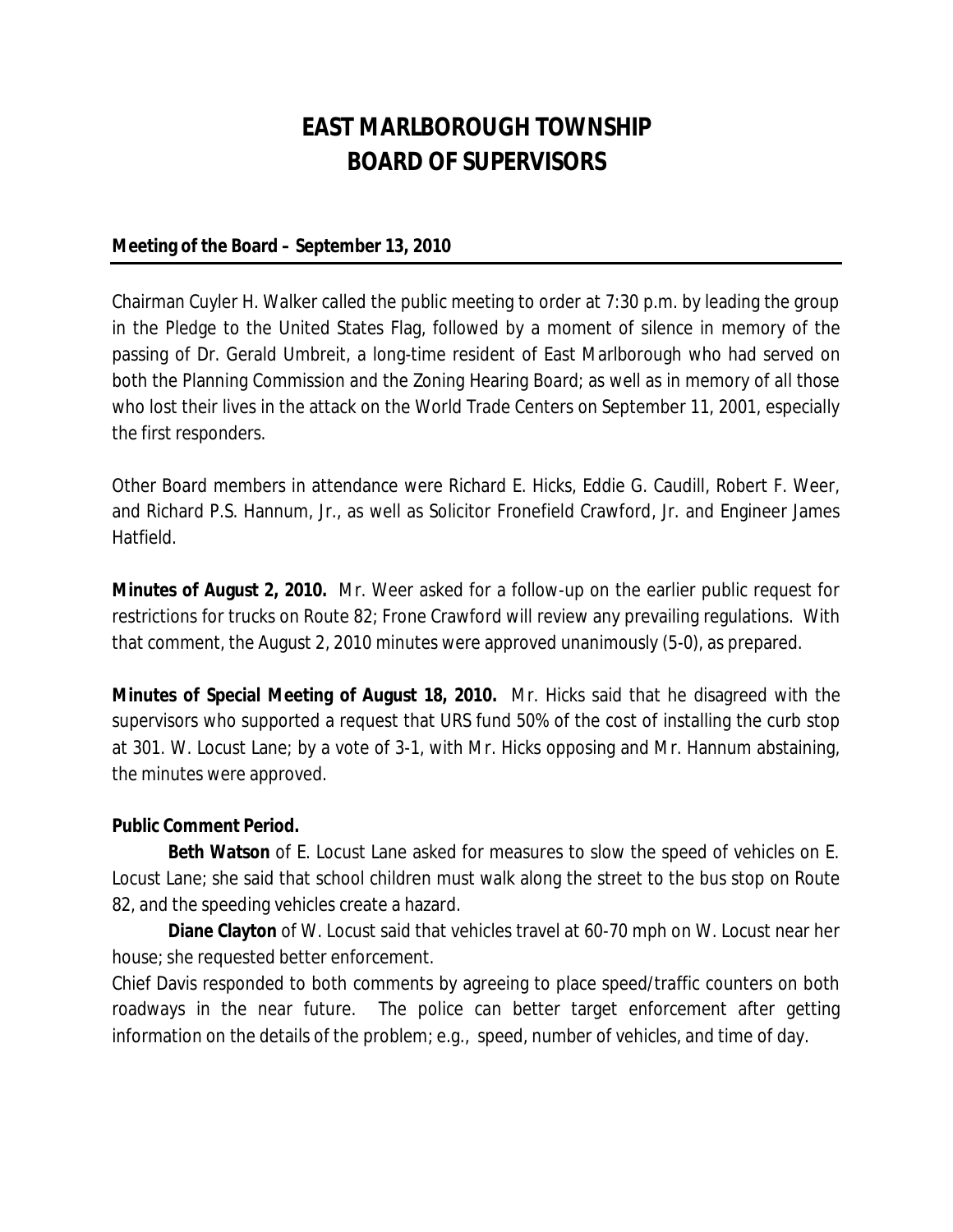## **Meeting of the Board – September 13, 2010 Page 2 of 4**

**Jack Greenwood** requested a follow-up on his earlier request for a restriction for heavy trucks on Route 82 in the Village of Unionville. Chief Davis said he would provide information to the solicitor, but that numbered PA Routes are typically built to specifications which can adequately handle the truck traffic; Chief also said in order to restrict the heavy trucks, the Township would need to prove that the roadway is inadequate.

**Po-Mar-Lin Cell Tower.** John Weer**,** President of the Fire Company, spoke about negotiations with the cellular provider to locate the tower on land adjacent to the Fire Company; in addition to supplying additional income for the fire company, the tower would fill in coverage gaps, especially for emergency services. The Township had sent a note to Unionville and nearby property owners so that they could learn more about the proposal and express their ideas:

Ian Anderson (Union Square) asked what the tower would look like,

Joe Casavant (Union Square) expressed opposition to the tower,

Joseph Dauphin (Unionville) said the tower is not in keeping with historic flavor of the village,

Marjorie Andreen (Unionville) said she had witnessed many changes in Unionville over the years, and she supports this tower location as just another change,

Kristin Young (Union Square) said she is worried about radiation from the tower,

Nina Ginty – (Unionville) expressed concern about possible radiation damage; said she does not want the tower in her back yard,

Doug Mooberry (Unionville) prefers the URA field for the tower,

Georgie Stapleton (property owner in Unionville) prefers the URA Field,

Sue Menarchi (LaReserve) supports the location near the fire company

Michael Raith (LaReserve) asked whether the approval, if given, could be limited to only one tower,

Jack Greenwood, (Unionville) asked about the Fire Company budget and the amount received from local contributions.

Chairman Walker spoke about alternate ways of funding the budget deficit for the Fire Company, including a larger contribution from the Township. Mr. Walker praised the volunteer firefighters and pledged that the Township would assist with resolution to the budget issues.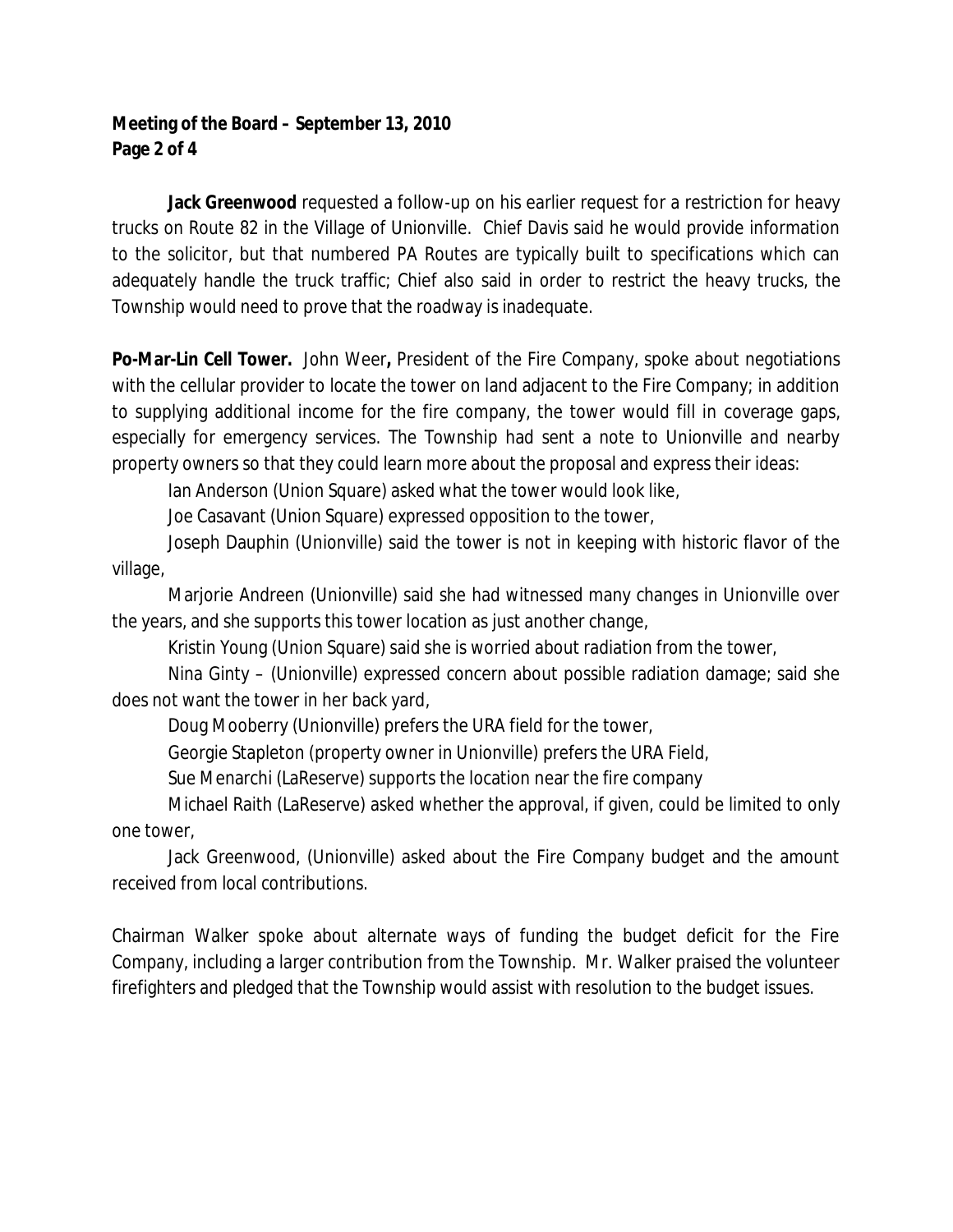## **Meeting of the Board – September 13, 2010 Page 3 of 4**

**Stonemasters – Final Land Development Plan.** The application was represented by Jim Griffin, Esq.. and Mr. DiTomaso, the property owner. By unanimous vote (5-0) the Board approved the 8,000 square foot storage warehouse, subject to execution and recordation of a Subdivision and Land Development Agreement, satisfactory to Township Solicitor Frone Crawford. In a separate unanimous vote (5-0), the Board accepted Jim Hatfield's recommendation of an escrow amount of \$98,114.

**Tangent Energy Solar Agreement.** The proposal was represented by Dean Musser, President of Tangent, and Andy Meserve, Vice President. By unanimous vote (5-0), and subject to execution of an agreement satisfactory to Township Solicitor Frone Crawford, the Board accepted the proposal to provide a double canopy of solar panels to be located above the parking area on the south side of the Township property on Route 82. Tangent will also provide a summary of alternative energy providers for the remainder of the Township's electrical needs.

**Pennsylvania Community Transportation Initiative.** By unanimous vote (5-0), the Board approved the grant application in the amount of \$120,000, with an additional \$10,000 in funds to be provided by the Township, to study transportation enhancements, including pedestrian and bicycle pathways along Route 82 and Doe Run Road, and also examine the feasibility of two roundabouts, one at the intersection of Routes 82 and 926, and the second to be located at the intersection of Longwood and Conservatory Roads.

**Fire Pond at the URA Fields.** By unanimous vote (5-0), the Supervisors agreed to fill in the pond, after determination of any environmental impacts or permits required.

**Agricultural Security Area.** The University of Pennsylvania, New Bolton Campus, has requested that 57+ acres of its land on Line Road be included in the District. The Supervisors agreed to hold a public hearing at 7:15 on Monday, October 4, 2010, to take public comment on the proposal.

**Minimum Municipal Obligation.** In accordance with State law, the MMO will be filed with the Pension board, acknowledging the Township's obligation to fund the Municipal Retirement Plan for 2011. The two pension plans funded by the Township are for: a) Township non-uniformed employees, and b) uniformed employees. The combined obligation for 2011 is \$96,706.